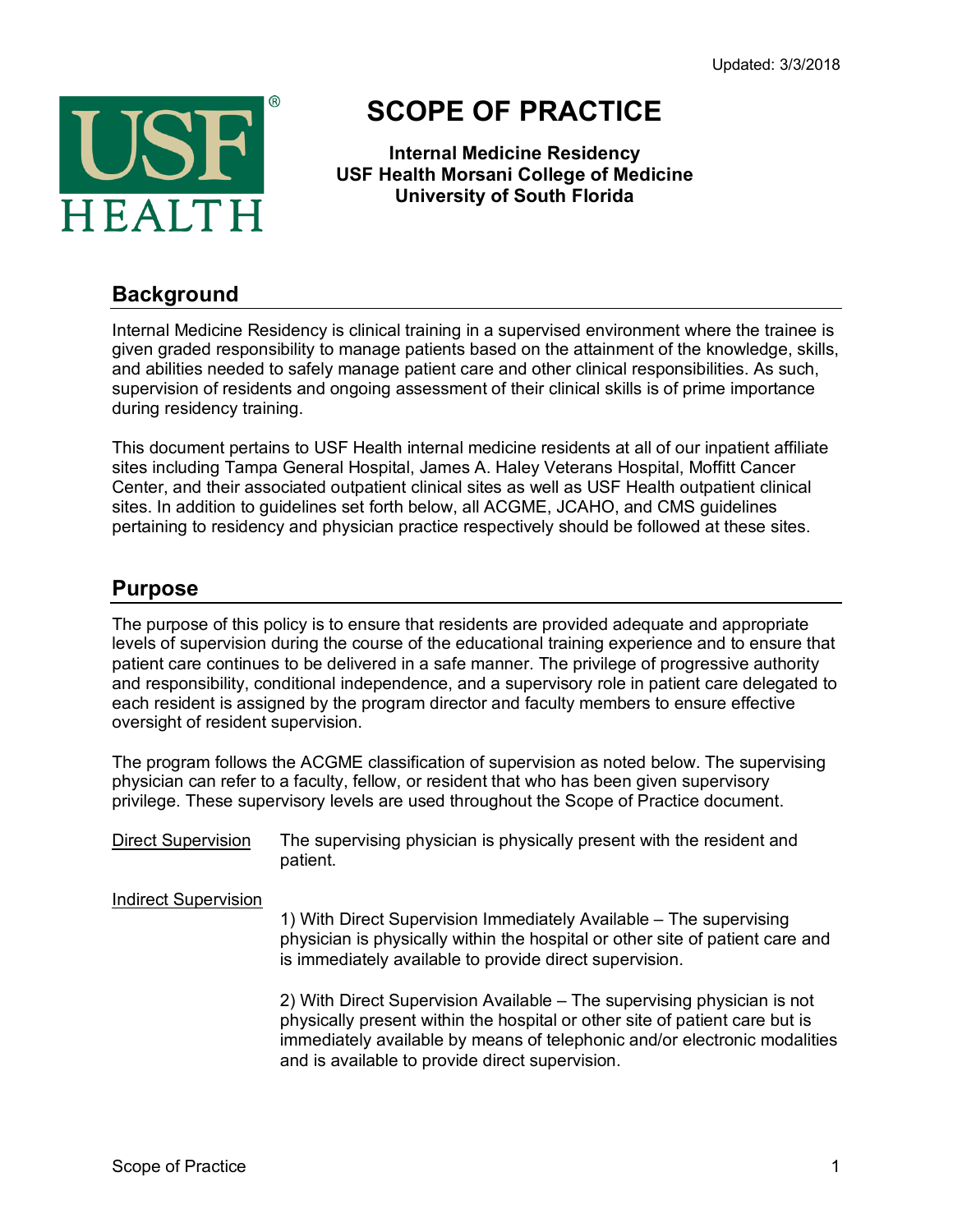#### Oversight The supervising physician is available to provide review of procedures/encounters with feedback within 24 hours after care is initially delivered.

PGY-1 residents have either direct supervision or indirect supervision with direct supervision immediately available on all rotations. PGY-2 and 3 residents have more autonomy as they progress through residency training and will always have an oversight level of supervision at minimum. For procedures specifically, please refer to the scope of practice for the level of supervision needed to perform procedures. Finally, each rotation also has the level of supervision for each level resident listed in the goals and objectives.

At all affiliate sites and on all rotations, attendings should be notified (1) for all critical changes in a patient's condition such as code scenario, death, transfer to the intensive care unit (2) if any trainee feels that a situation is more complicated than he can manage (3) at the request of any ancillary staff or patient, and (4) for any discharge from the hospital or transfer to another unit should also be discussed with the attending.

| <b>TITLE</b>                                                    |                                                                                                                                                                                                                                                                                                                                                                                                                                                                                                                                                                                                                                                                                                                                                                                                                                                                                                                                                                                                                                                                                                                                            |  |  |  |  |  |
|-----------------------------------------------------------------|--------------------------------------------------------------------------------------------------------------------------------------------------------------------------------------------------------------------------------------------------------------------------------------------------------------------------------------------------------------------------------------------------------------------------------------------------------------------------------------------------------------------------------------------------------------------------------------------------------------------------------------------------------------------------------------------------------------------------------------------------------------------------------------------------------------------------------------------------------------------------------------------------------------------------------------------------------------------------------------------------------------------------------------------------------------------------------------------------------------------------------------------|--|--|--|--|--|
|                                                                 | Post Graduate Year-1 Resident (Intern)                                                                                                                                                                                                                                                                                                                                                                                                                                                                                                                                                                                                                                                                                                                                                                                                                                                                                                                                                                                                                                                                                                     |  |  |  |  |  |
| <b>REPORTS TO</b>                                               | Program Director, Attendings, Chief Medical Resident, Fellow, or Senior<br><b>Level Resident</b>                                                                                                                                                                                                                                                                                                                                                                                                                                                                                                                                                                                                                                                                                                                                                                                                                                                                                                                                                                                                                                           |  |  |  |  |  |
| <b>POSITION SUMMARY</b>                                         | An intern (or PGY-1) is a highly supervised medical school graduate who<br>serves as the immediate manager of up to 10 hospitalized patients and<br>individuals in the outpatient settings. The intern also assists in teaching<br>assigned medical students on the general floors and makes daily rounds with<br>the medical<br>students.                                                                                                                                                                                                                                                                                                                                                                                                                                                                                                                                                                                                                                                                                                                                                                                                 |  |  |  |  |  |
| <b>COMPETENCIES AND</b><br><b>ESSENTIAL</b><br><b>FUNCTIONS</b> |                                                                                                                                                                                                                                                                                                                                                                                                                                                                                                                                                                                                                                                                                                                                                                                                                                                                                                                                                                                                                                                                                                                                            |  |  |  |  |  |
| Inpatient<br><b>Responsibilities</b>                            | The intern performs a comprehensive admission history and physical<br>$\bullet$<br>examination on all patients admitted to the service. These are<br>recorded in a written or computerized medical record.<br>The intern develops an assessment and plan and reviews these with<br>$\bullet$<br>the Attending physician and supervising resident.<br>The intern writes admission and subsequent orders that are<br>$\bullet$<br>approved by the supervising resident.<br>The intern writes prescriptions for hospital pharmacy filling for post-<br>$\bullet$<br>hospital care with approval from the supervising resident and<br>Attending physician.<br>The intern assists with arranging appropriate follow-up care of<br>$\bullet$<br>patients.<br>The intern may also write discharge summaries for hospitalized<br>$\bullet$<br>patients.<br>The intern performs inpatient procedures under direct supervision<br>All residents will at minimum notify supervisors of situations where<br>$\bullet$<br>care is escalated, a complication or unexpected outcome has<br>occurred, all deaths, and when end of life decisions are made. |  |  |  |  |  |

#### **Position Descriptions**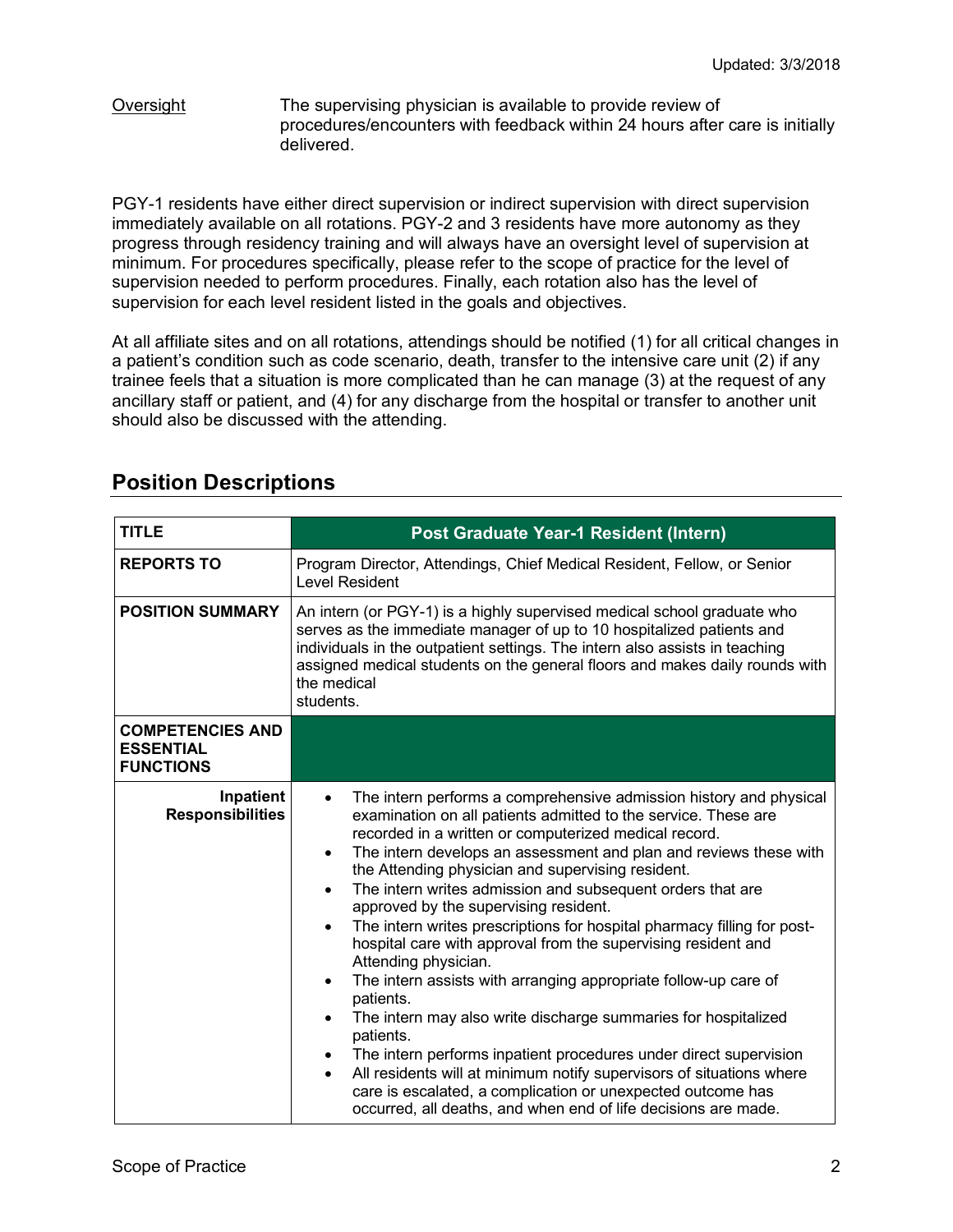| <b>Outpatient</b><br><b>Responsibilities</b> | The intern performs history and physical exams on all ambulatory<br>$\bullet$<br>patients.<br>Develops assessments and plans.<br>$\bullet$<br>Writes prescriptions as appropriate with review by an Attending<br>$\bullet$<br>physician.<br>Performs outpatient procedures and schedules follow-up under the<br>$\bullet$<br>direct supervision of an Attending physician. |
|----------------------------------------------|----------------------------------------------------------------------------------------------------------------------------------------------------------------------------------------------------------------------------------------------------------------------------------------------------------------------------------------------------------------------------|
| <b>SUPERVISORY</b><br><b>RESPONSIBLITIES</b> | <b>Medical Students</b>                                                                                                                                                                                                                                                                                                                                                    |

| <b>TITLE</b>                                                    | <b>Post Graduate Year-2 and 3 Resident</b>                                                                                                                                                                                                                                                                                                                                                                                                                                                                                                                                                                                                                                                                                                                                                                                   |  |  |  |  |
|-----------------------------------------------------------------|------------------------------------------------------------------------------------------------------------------------------------------------------------------------------------------------------------------------------------------------------------------------------------------------------------------------------------------------------------------------------------------------------------------------------------------------------------------------------------------------------------------------------------------------------------------------------------------------------------------------------------------------------------------------------------------------------------------------------------------------------------------------------------------------------------------------------|--|--|--|--|
| <b>REPORTS TO</b>                                               | Program Director, Faculty, Chief Medical Resident, or Fellow                                                                                                                                                                                                                                                                                                                                                                                                                                                                                                                                                                                                                                                                                                                                                                 |  |  |  |  |
| <b>POSITION SUMMARY</b>                                         | A PGY-2 or -3 resident is a supervised trainee who serves as inpatient team<br>leader, consultant, or outpatient physician with indirect supervision or<br>oversight supervision. PGY-2/3 residents are responsible for supervising two<br>PGY-1 residents, one to two third-year MSM medical students, and<br>up to 20 patients on inpatient teams. The PGY-2/3 resident may make<br>independent assessments and decisions about treatment under indirect<br>supervision or oversight status in the inpatient setting. In the outpatient<br>setting, all patient care is provided under the direct supervision of attendings.<br>All residents will at minimum notify supervisors of situations where care is<br>escalated, a complication or unexpected outcome has occurred, for all<br>deaths and end of life decisions. |  |  |  |  |
| <b>COMPETENCIES AND</b><br><b>ESSENTIAL</b><br><b>FUNCTIONS</b> |                                                                                                                                                                                                                                                                                                                                                                                                                                                                                                                                                                                                                                                                                                                                                                                                                              |  |  |  |  |
| Inpatient<br><b>Responsibilities</b>                            | The resident writes admission notes on each patient.<br>$\bullet$<br>In conjunction with the attending, manages the ongoing care of<br>$\bullet$<br>hospitalized patients.<br>Supervises interns and medical students.<br>$\bullet$<br>Arranges follow up and placement for hospitalized patients in<br>conjunction with case management.<br>Writes discharge summaries on all patients admitted to his or her<br>team.                                                                                                                                                                                                                                                                                                                                                                                                      |  |  |  |  |
| <b>Outpatient</b><br><b>Responsibilities</b>                    | In the outpatient setting, residents perform patient care and<br>outpatient procedures under the direction of an Attending physician<br>with indirect supervision with direct supervision immediately available                                                                                                                                                                                                                                                                                                                                                                                                                                                                                                                                                                                                              |  |  |  |  |
| KNOWLEDGE,<br><b>SKILLS,</b><br><b>AND ABILITY</b>              | The PGY-2/3 resident may perform procedures with indirect supervision if<br>given supervisory status as per residency rules described in text below.<br>The following procedure must at all times be performed with direct<br>supervision unless this is a code blue situation:<br>Insertion of right heart/pulmonary artery catheters<br>Endotracheal intubations<br>$\bullet$                                                                                                                                                                                                                                                                                                                                                                                                                                              |  |  |  |  |
| <b>SUPERVISORY</b><br><b>RESPONSIBLITIES</b>                    | PGY-1 Residents and Medical Students                                                                                                                                                                                                                                                                                                                                                                                                                                                                                                                                                                                                                                                                                                                                                                                         |  |  |  |  |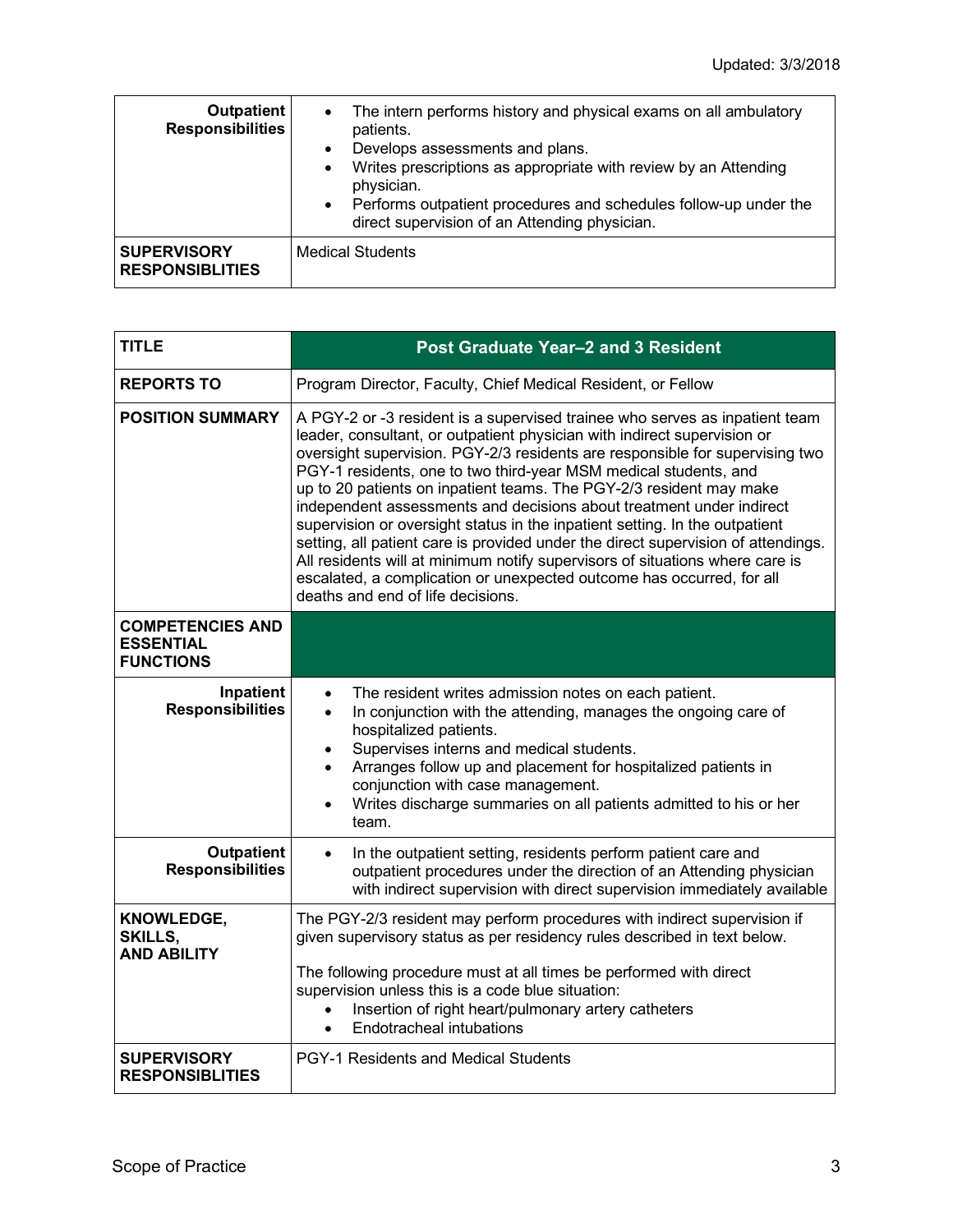### **Procedure Competency Requirements**

Safety is the highest priority when performing any procedure on a patient. The American Board of Internal Medicine (ABIM) recognizes that there is variability in the types and numbers of procedures performed by internists in practice. Internists who perform any procedure must obtain the appropriate training to safely and competently perform that procedure.

It is also expected that the general internist be thoroughly evaluated and credentialed as competent in performing a procedure before he or she can perform a procedure unsupervised.

For certification in internal medicine, the ABIM has identified a limited set of procedures (see table below) in which it expects all candidates to be competent with regard to their knowledge and understanding. This set includes:

- Demonstration of competence in medical knowledge relevant to procedures through the candidate's ability to explain indications, contraindications, patient preparation methods, sterile techniques, pain management, proper techniques for handling specimens and fluids obtained, and test results;
- Ability to recognize and manage complications; and
- Ability to clearly explain to a patient all facets of the procedure necessary to obtain informed consent.

To help residents acquire both knowledge and performance competence, ABIM believes that residents should be active participants in performing procedures. Active participation is defined as serving as the primary operator or assisting another primary operator. ABIM does not specify a minimum number of procedures to demonstrate competency.

The residency program has a curriculum for providing knowledge and performance competence that is set forth below. All residents need to maintain current ACLS training.

All PGY-1 residents need to pass the GME central line training during orientation. All PGY-1 residents also have a procedure workshop in July of their PGY-1 year. During the PGY-1 year, all residents need direct supervision for the majority of procedures as listed in the table below. At the end of the PGY-1 year, residents have a competency training workshop where competency is assessed. Residents are given supervisory status as a  $2<sup>nd</sup>$  or  $3<sup>rd</sup>$  year resident after they have successfully completed procedure competency training and have completed 4 of the noted procedure. Residents are given the list of supervisors within the residency quarterly throughout the year. For those procedures that PGY2 or 3 residents have not achieved supervisory status, PGY 1 procedural guidelines should be applied.

Residents are also instructed to log their procedures in New Innovations. Residents can log their procedures into NI as often as they like, but it must be done at least monthly.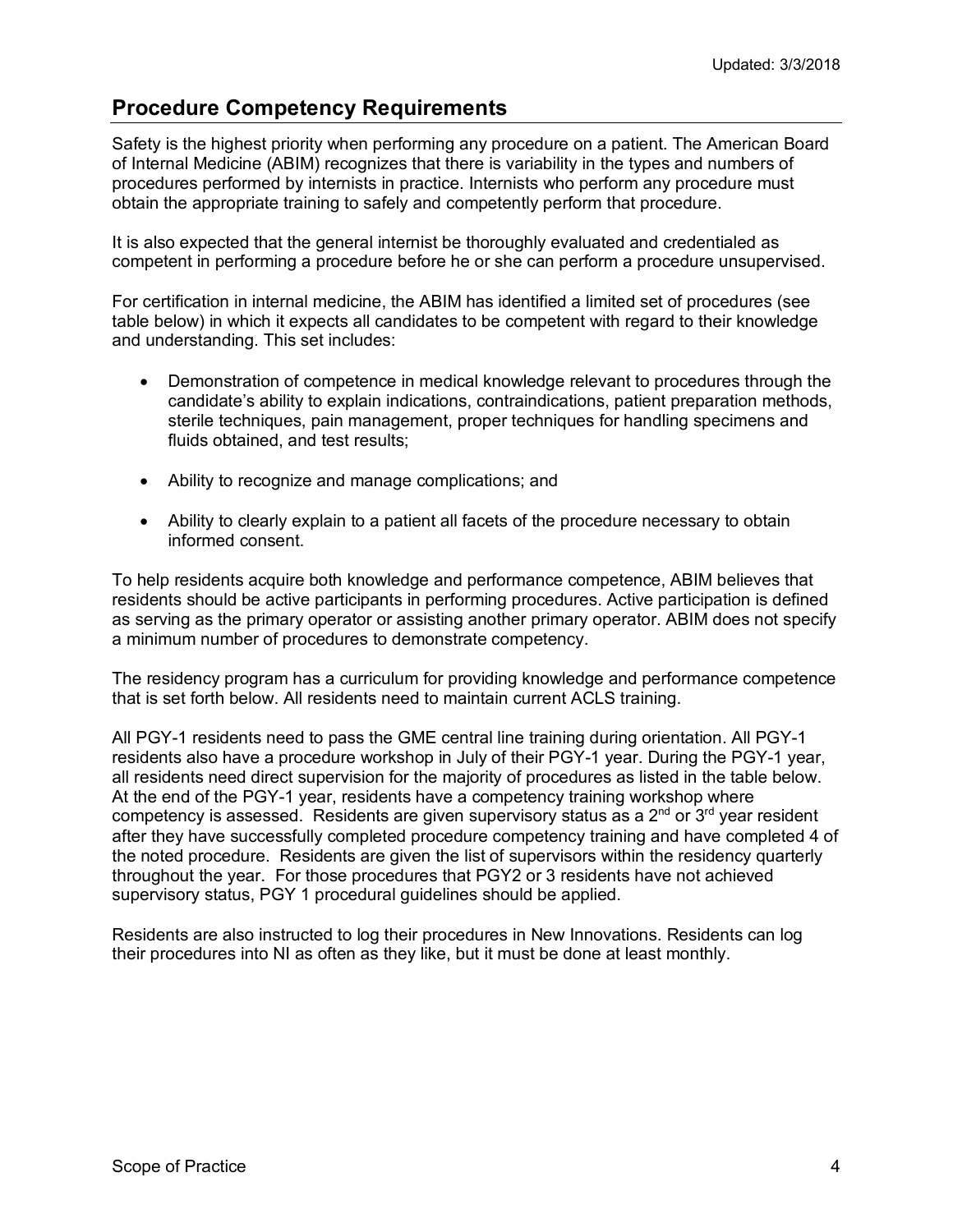#### **ABIM Procedural Requirements**

|                                           | Know, Understand, and Explain                                                                                                                          | <b>Perform</b><br><b>Safely and</b><br><b>Competently</b> |                                        |                                                                   |                |  |
|-------------------------------------------|--------------------------------------------------------------------------------------------------------------------------------------------------------|-----------------------------------------------------------|----------------------------------------|-------------------------------------------------------------------|----------------|--|
|                                           | • Indications<br>• Contraindications<br>• Recognition and<br>Management of<br>Complications<br>$\bullet$ Pain<br>Management<br>• Sterile<br>Techniques | Specimen<br>Handling                                      | Interpretation<br>of<br><b>Results</b> | Requirements<br>and Knowledge<br>to Obtain<br>Informed<br>Consent |                |  |
| Abdominal<br>paracentesis                 | $\mathsf{X}$                                                                                                                                           | $\mathsf{X}$                                              | $\mathsf{X}$                           | $\mathsf{X}$                                                      |                |  |
| Advanced cardiac<br>life support          | X                                                                                                                                                      | N/A                                                       | N/A<br>N/A                             |                                                                   | X              |  |
| <b>Arterial line</b><br>placement         | $\mathsf{X}$                                                                                                                                           | N/A                                                       | $\mathsf{X}$                           | $\mathsf{X}$                                                      |                |  |
| Arthrocentesis                            | X                                                                                                                                                      | X                                                         | X                                      | X                                                                 |                |  |
| <b>Central venous</b><br>line placement   | $\mathsf{X}$                                                                                                                                           | $\mathsf{X}$                                              | N/A                                    | $\mathsf{X}$                                                      |                |  |
| Drawing venous<br>blood                   | X                                                                                                                                                      | X                                                         | X                                      | N/A                                                               | X              |  |
| <b>Drawing arterial</b><br>blood          | $\mathsf{X}$                                                                                                                                           | $\mathsf{X}$                                              | $\mathsf{X}$                           | $\mathsf{X}$                                                      | $\mathsf{X}$   |  |
| Electrocardiogram                         | X                                                                                                                                                      | N/A                                                       | X                                      | N/A                                                               |                |  |
| Incision and<br>drainage of an<br>abscess | $\mathsf{X}$                                                                                                                                           | $\mathsf{X}$                                              | $\boldsymbol{\mathsf{X}}$              | $\boldsymbol{\mathsf{X}}$                                         |                |  |
| Lumbar puncture                           | X                                                                                                                                                      | X                                                         | X<br>X                                 |                                                                   |                |  |
| Nasogastric<br>intubation                 | $\mathsf{X}$                                                                                                                                           | $\boldsymbol{\mathsf{X}}$                                 | $\boldsymbol{\mathsf{X}}$              | $\boldsymbol{\mathsf{X}}$                                         |                |  |
| Pap smear and<br>endocervical<br>culture  | X                                                                                                                                                      | X                                                         | X                                      | X                                                                 | $\mathsf X$    |  |
| Placing a<br>peripheral venous<br>line    | $\mathsf X$                                                                                                                                            | N/A                                                       | N/A<br>N/A                             |                                                                   | $\pmb{\times}$ |  |
| Pulmonary artery<br>catheter<br>placement | X                                                                                                                                                      | N/A                                                       | X                                      | $\mathsf X$                                                       |                |  |
| Thoracentesis                             | $\mathsf{X}$                                                                                                                                           | $\mathsf{X}$                                              | $\mathsf{X}$                           | $\mathsf{X}$                                                      |                |  |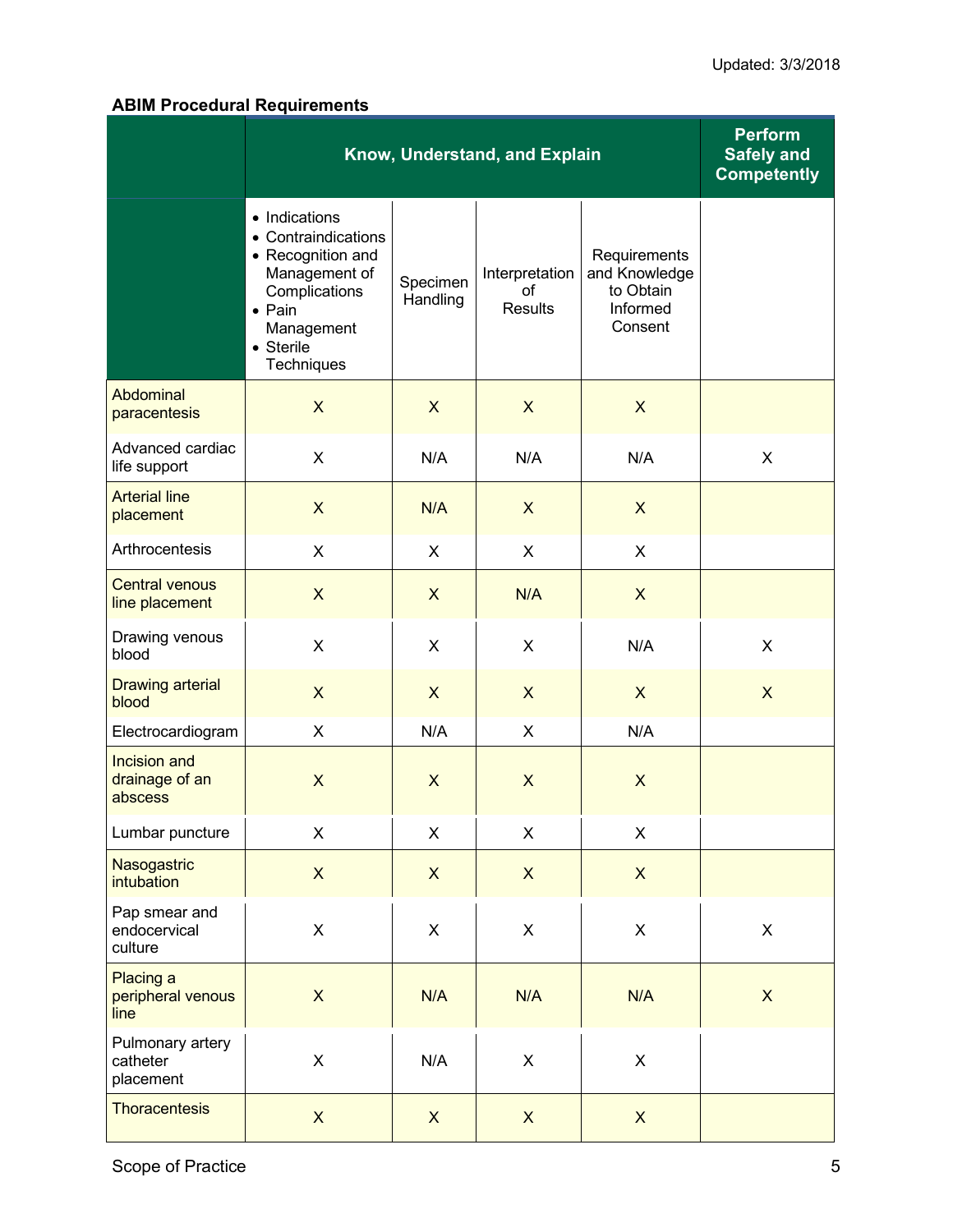## **Residency Procedure Supervision Guide**

|                                            | <b>Supervising</b><br><b>Physician</b><br>present<br>(Direct) | <b>Supervising</b><br><b>Physician in</b><br>hospital and<br>available for<br>consultation<br>(Indirect but<br>direct<br>supervision<br><i>immediately</i><br>available) | <b>Supervising</b><br><b>Physician</b><br>out of<br>hospital but<br>available by<br>phone or<br>can come in<br>(Indirect but<br>direct<br>supervision<br>available) | The trainee<br>may perform<br>the procedure<br>without<br>supervising<br>Attending/<br>resident<br>(oversight) |                         |                                                                                        |                |
|--------------------------------------------|---------------------------------------------------------------|--------------------------------------------------------------------------------------------------------------------------------------------------------------------------|---------------------------------------------------------------------------------------------------------------------------------------------------------------------|----------------------------------------------------------------------------------------------------------------|-------------------------|----------------------------------------------------------------------------------------|----------------|
| Designated<br>Levels                       | 1                                                             | $\overline{2}$                                                                                                                                                           | 3                                                                                                                                                                   | 4                                                                                                              |                         | See below for level of supervision required<br>for each procedure and year of training |                |
| <b>CORE PROCEDURES</b>                     |                                                               |                                                                                                                                                                          |                                                                                                                                                                     |                                                                                                                | R <sub>1</sub>          | R <sub>2</sub>                                                                         | R <sub>3</sub> |
| Admit patients to service                  |                                                               |                                                                                                                                                                          |                                                                                                                                                                     |                                                                                                                | $\overline{2}$          | 4                                                                                      | 4              |
| Complete H&P                               |                                                               |                                                                                                                                                                          |                                                                                                                                                                     |                                                                                                                | $\overline{2}$          | 4                                                                                      | 4              |
|                                            |                                                               | Treat and manage common medical conditions                                                                                                                               |                                                                                                                                                                     |                                                                                                                | $\overline{c}$          | $\overline{\mathbf{4}}$                                                                | 4              |
|                                            |                                                               | Make referrals and request consultations                                                                                                                                 |                                                                                                                                                                     |                                                                                                                | $\overline{2}$          | 4                                                                                      | 4              |
|                                            |                                                               | Provide consultations within the scope of his/her privileges                                                                                                             |                                                                                                                                                                     |                                                                                                                | 1                       | $\overline{\mathbf{4}}$                                                                | 4              |
|                                            |                                                               | Render any care in a life-threatening emergency                                                                                                                          |                                                                                                                                                                     |                                                                                                                | 3                       | $\overline{4}$                                                                         | 4              |
| <b>SEDATION</b>                            |                                                               |                                                                                                                                                                          |                                                                                                                                                                     | R <sub>1</sub>                                                                                                 | R <sub>2</sub>          | R <sub>3</sub>                                                                         |                |
| Local anesthesia                           |                                                               |                                                                                                                                                                          |                                                                                                                                                                     | 3                                                                                                              | 3,4                     | 3,4                                                                                    |                |
| <b>GENERAL INTERNAL MEDICINE</b>           |                                                               |                                                                                                                                                                          |                                                                                                                                                                     | R <sub>1</sub>                                                                                                 | R <sub>2</sub>          | R <sub>3</sub>                                                                         |                |
| Abscess drainage                           |                                                               |                                                                                                                                                                          |                                                                                                                                                                     | $\overline{2}$                                                                                                 | 4                       | 4                                                                                      |                |
| Arterial blood gas                         |                                                               |                                                                                                                                                                          |                                                                                                                                                                     | $\overline{2}$                                                                                                 | $\overline{\mathbf{4}}$ | 4                                                                                      |                |
| Arterial line placement                    |                                                               |                                                                                                                                                                          |                                                                                                                                                                     | 1                                                                                                              | 4                       | 4                                                                                      |                |
| Arthrocentesis                             |                                                               |                                                                                                                                                                          |                                                                                                                                                                     | 1                                                                                                              | 4                       | 4                                                                                      |                |
| Aspirations and injections, joint or bursa |                                                               |                                                                                                                                                                          |                                                                                                                                                                     | 1                                                                                                              | 4                       | 4                                                                                      |                |
| <b>Bladder catheterization</b>             |                                                               |                                                                                                                                                                          |                                                                                                                                                                     | $\overline{2}$                                                                                                 | 4                       | 4                                                                                      |                |
| Bone marrow aspiration                     |                                                               |                                                                                                                                                                          |                                                                                                                                                                     |                                                                                                                | 1                       | 1                                                                                      | 1              |
| Bone marrow needle biopsy                  |                                                               |                                                                                                                                                                          |                                                                                                                                                                     |                                                                                                                | 1                       | 1                                                                                      | 1              |
| Cardioversion, emergent                    |                                                               |                                                                                                                                                                          |                                                                                                                                                                     | 1                                                                                                              | 4                       | 4                                                                                      |                |
| Cardioversion, elective                    |                                                               |                                                                                                                                                                          |                                                                                                                                                                     |                                                                                                                | 1                       | 1                                                                                      | 1              |
| Central venous catheterization             |                                                               |                                                                                                                                                                          |                                                                                                                                                                     |                                                                                                                | 1                       | 3                                                                                      | κ              |
| ECG interpretation panel, emergent         |                                                               |                                                                                                                                                                          |                                                                                                                                                                     |                                                                                                                | $\overline{2}$          | $\overline{\mathbf{4}}$                                                                | 4              |
| ECG interpretation panel, elective         |                                                               |                                                                                                                                                                          |                                                                                                                                                                     | $\overline{2}$                                                                                                 | $\overline{\mathbf{4}}$ | 4                                                                                      |                |
| Excisions of skin tags/other               |                                                               |                                                                                                                                                                          |                                                                                                                                                                     | 1                                                                                                              | $\mathbf 1$             | $\mathbf 1$                                                                            |                |
| Feeding tube placement (nasal or oral)     |                                                               |                                                                                                                                                                          |                                                                                                                                                                     | $\overline{c}$                                                                                                 | $\overline{\mathbf{4}}$ | 4                                                                                      |                |
| Flexible sigmoidoscopy                     |                                                               |                                                                                                                                                                          |                                                                                                                                                                     | 1                                                                                                              | 1                       | 1                                                                                      |                |
| Lumbar puncture                            |                                                               |                                                                                                                                                                          |                                                                                                                                                                     | $\overline{2}$                                                                                                 | 4                       | 4                                                                                      |                |
| Pap smear                                  |                                                               |                                                                                                                                                                          |                                                                                                                                                                     | $\overline{2}$                                                                                                 | $\overline{\mathbf{4}}$ | 4                                                                                      |                |
| Paracentesis                               |                                                               |                                                                                                                                                                          |                                                                                                                                                                     | 1                                                                                                              | 4                       | 4                                                                                      |                |
| Pericardiocentesis (emergent)              |                                                               |                                                                                                                                                                          |                                                                                                                                                                     |                                                                                                                | 1                       | $\sqrt{2}$                                                                             | $\overline{2}$ |